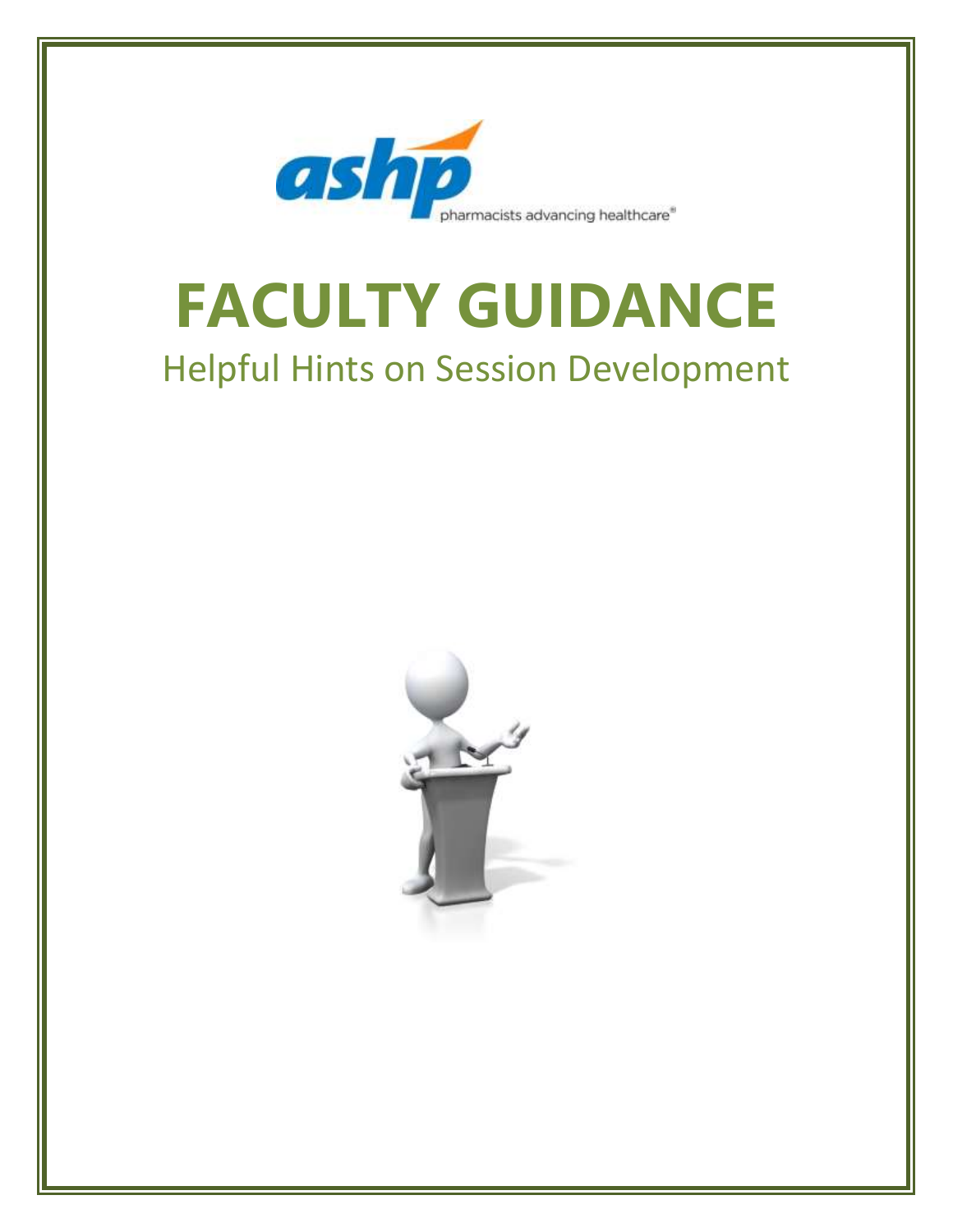# **Table of Contents**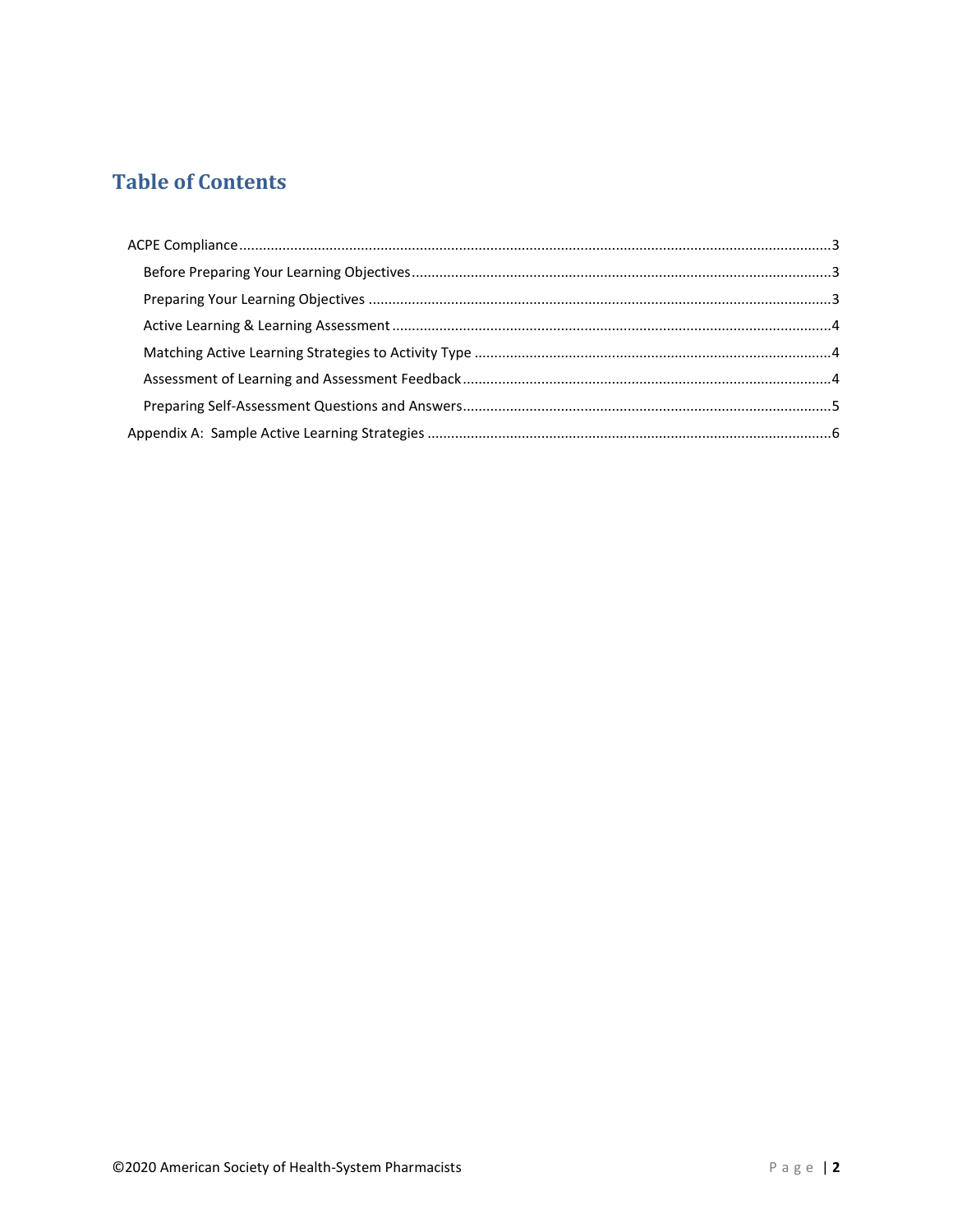## <span id="page-2-0"></span>**ACPE Compliance**

ASHP provides quality education products and programs that are free from commercialism and bias. **ALL CE PRODUCTS and PROGRAMS MUST INCLUDE AN ACTIVE LEARNING STRATEGY AND LEARNING ASSESSMENT FOR EACH PROGRAM OBJECTIVE** in compliance with standards passed by the Accreditation Council for Pharmacy Education (ACPE). ACPE is the body that accredits ASHP as a provider of continuing pharmacy education.

As a presenter, you share ASHP's mission to provide the best educational products and/or programs for all customers. Maintaining ACPE accreditation status is vital to ASHP's mission. If you would like more information about the[, review the ACPE Standards.](https://www.acpe-accredit.org/continuing-education-provider-accreditation/)

### *As you are developing your session, keep the following in mind:*

- Sessions should aim to be hands-on with tools and resources, and frame concepts around cases and case-based learning.
- Sessions should aim to be interactive and practical with tools and concepts that are immediately applicable.
- Sessions targeted at more **experienced practitioners** should aim to be **advanced/high leve**l.

#### <span id="page-2-1"></span>*BEFORE PREPARING YOUR LEARNING OBJECTIVES*

Learning objectives set the tone and direction for what participants are expected to do and learn during the educational program. Before preparing your learning objectives, have a clear picture of the desired learning outcome. Consider the following question and answers as starting points for creating your learning objectives and session content:

Is the intent of this education program to?

- $\checkmark$  Provide new knowledge
- $\checkmark$  Enhance cognitive skills
- $\checkmark$  Develop psychomotor skills
- $\checkmark$  Strengthen problem-solving
- $\checkmark$  Change attitudes and beliefs



#### <span id="page-2-2"></span>*PREPARING YOUR LEARNING OBJECTIVES*

- Create objectives that are specific and measurable or observable. For example, you *cannot*  observe whether a learner comprehends information. You *can* measure *or* observe if a learner can accurately list, classify, or compare information.
- Objectives must be supported by the instruction in the educational program. If you are not going to teach it, do NOT create an objective for it.
- **Good learning objectives define the behavior learned as a result of attending the educational** program, not what the program will teach.

**Wrong**: The objective of this article is to teach how to write effective cognitive educational objectives and multiple-choice test questions.

- **Right**: After reading this article, readers will be able to explain guidelines for writing effective cognitive educational objectives and multiple-choice test questions.
- Do not use abbreviations or acronyms in learning objectives (e.g. VTE). Instead, spell it out.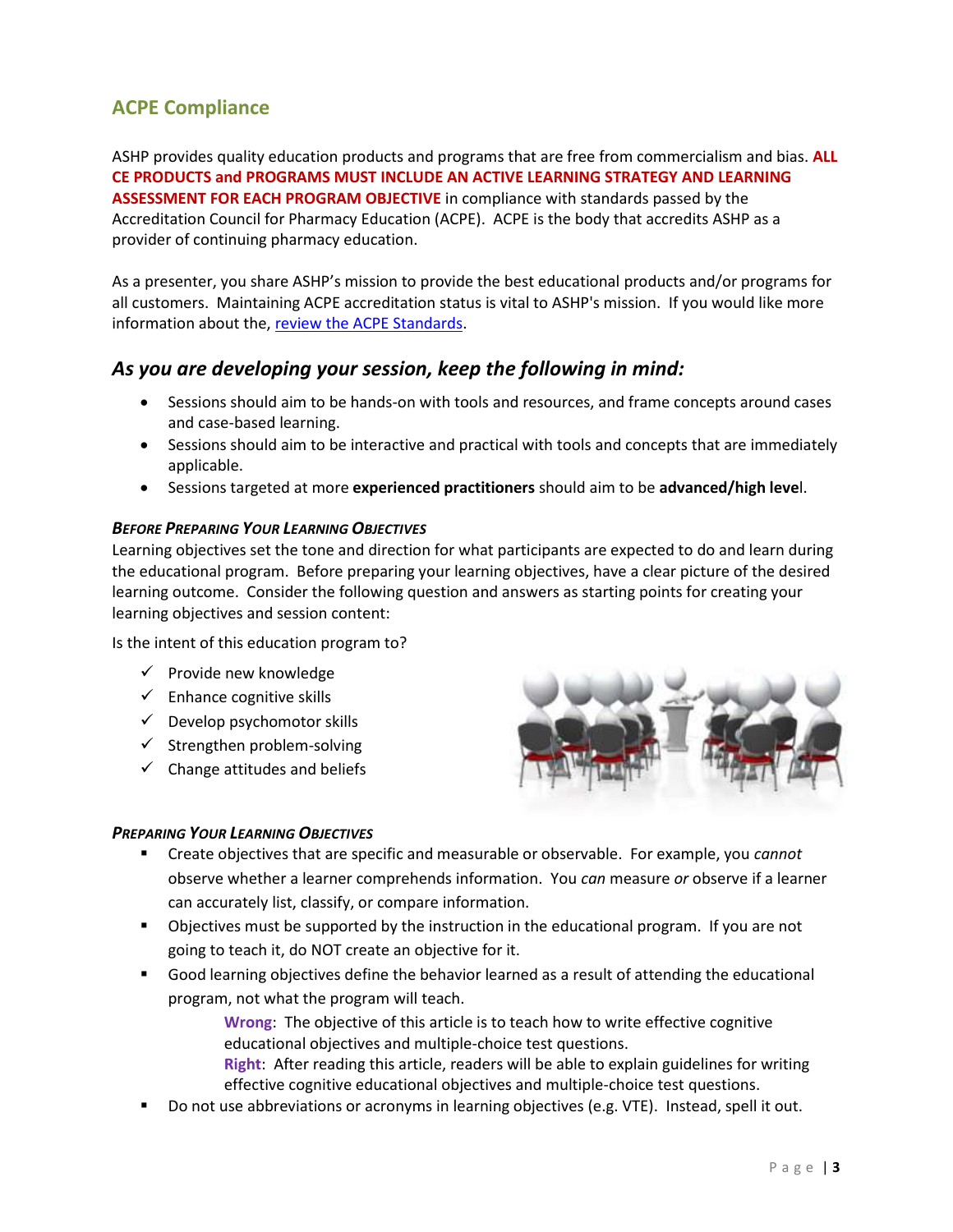| <b>Examples of Terms to Use for Learning Objectives</b>       |                  |             |                   |                      |                    |
|---------------------------------------------------------------|------------------|-------------|-------------------|----------------------|--------------------|
| After completing this activity, the learner should be able to |                  |             |                   |                      |                    |
| <b>To Recall</b>                                              | To Understand*   | To Use      | <b>To Analyze</b> | <b>To Synthesize</b> | To Judge           |
| Define                                                        | Compose          | Apply       | Breakdown         | Arrange              | Appraise           |
| Identify                                                      | Compile          | Calculate   | Categorize        | Construct            | Choose             |
| Label                                                         | <b>Describe</b>  | Choose      | Compare           | Create               | Compare & Contrast |
| List                                                          | <b>Discuss</b>   | Demonstrate | <b>Debate</b>     | Design               | Conclude           |
| Name                                                          | Explain          | Employ      | Determine         | Develop              | Evaluate           |
| Recall                                                        | Express          | Perform     | Diagram           | Extend               | Justify            |
| Recite                                                        | Give examples    | Solve       | Distinguish       | Formulate            | Select             |
| State                                                         | Say in own words | Use         | Outline           | Prepare              | Support            |

#### <span id="page-3-0"></span>*ACTIVE LEARNING & LEARNING ASSESSMENT*

All CE sessions are required to incorporate **active learning strategies**, as well as a **learning assessment** for *each* of your session learning objectives. Active learning strategies engage the audience in the activity and should be appropriate for your session type as outlined in the table below. Learning assessment involves feedback to learners on how well they have answered questions or completed a learning exercise, such as a case study.

#### <span id="page-3-1"></span>*MATCHING ACTIVE LEARNING STRATEGIES TO ACTIVITY TYPE*

Below are ideas on how to incorporate active learning into your session. This list should serve as a guide and is not meant to be comprehensive.

| <b>Active Learning Strategy</b>      | <b>Knowledge-Based Activity</b> | <b>Application-Based Activity</b> |
|--------------------------------------|---------------------------------|-----------------------------------|
| Lecture with questions               |                                 |                                   |
| Games and quizzes to practice recall |                                 |                                   |
| Demonstration                        |                                 |                                   |
| Example with practice                |                                 |                                   |
| Interactive case study               |                                 |                                   |
| Interactive scenario                 |                                 |                                   |
| Role play                            |                                 |                                   |
| Simulation                           |                                 |                                   |
| Application exercises                |                                 |                                   |
| Practice exercises                   |                                 |                                   |

<span id="page-3-2"></span>

|  | <b>ASSESSMENT OF LEARNING AND ASSESSMENT FEEDBACK</b> |
|--|-------------------------------------------------------|
|--|-------------------------------------------------------|

|                               | <b>Knowledge-Based Activity</b>                                                                                                                                                                                                    | <b>Application-Based Activity</b>                                                                                                                   |
|-------------------------------|------------------------------------------------------------------------------------------------------------------------------------------------------------------------------------------------------------------------------------|-----------------------------------------------------------------------------------------------------------------------------------------------------|
| <b>Assessment of Learning</b> | Must include assessment questions<br>structured to determine the recall of<br>facts based on the learning objectives.<br>Techniques can be informal such as<br>audience response systems, color<br>cards, or the raising of hands. | Must include case studies structured to<br>apply the principles learned based on<br>the learning objectives.                                        |
| <b>Assessment of Feedback</b> | Feedback may include the correct<br>response to questions. For incorrect<br>responses, communicate that a<br>question was answered incorrectly and<br>provide rationale for the correct<br>response.                               | Feedback may include the correct<br>evaluation of case studies. When<br>responses are incorrect, explain the<br>rationale for the correct response. |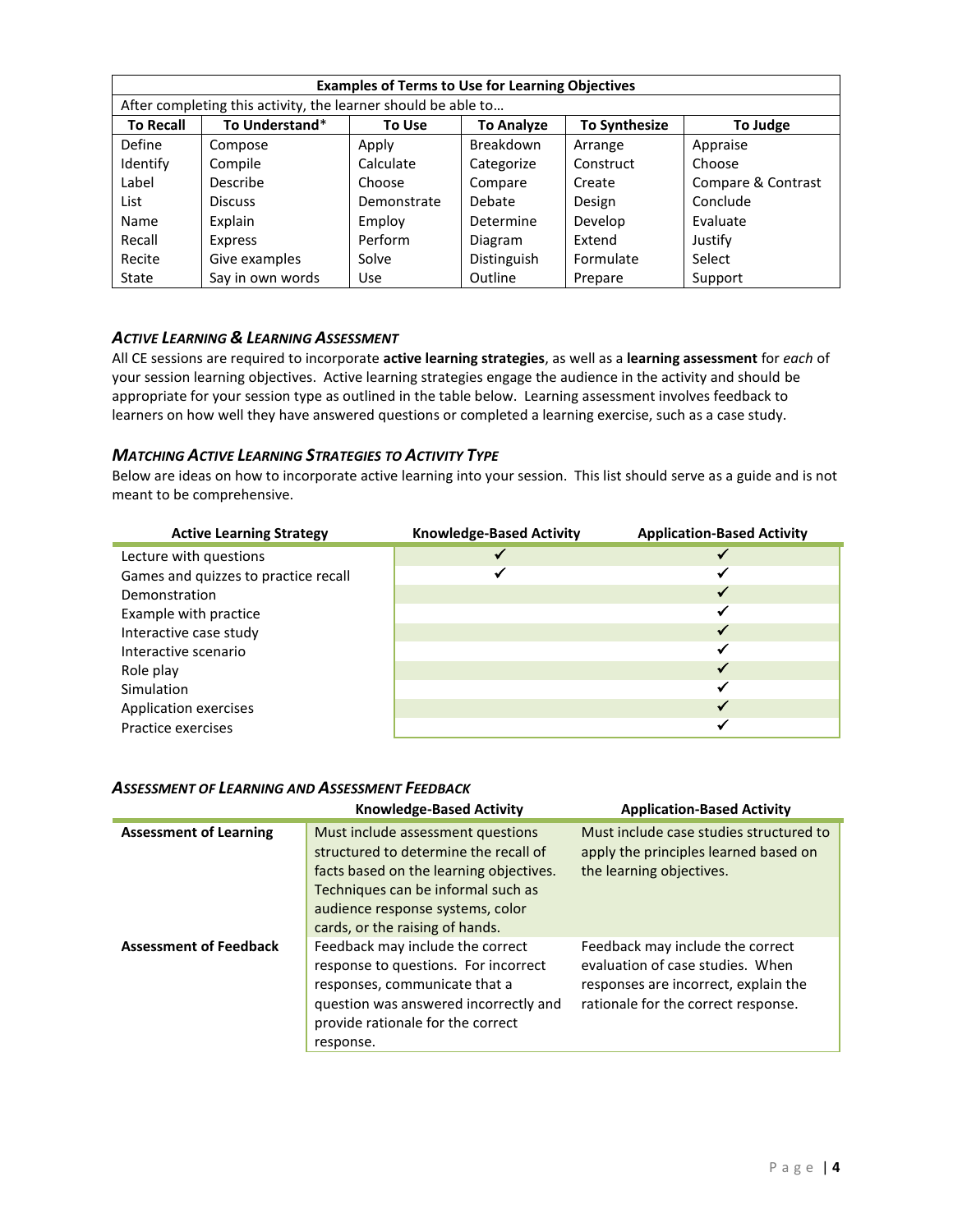#### <span id="page-4-0"></span>*PREPARING SELF-ASSESSMENT QUESTIONS AND ANSWERS*

Develop one question/answer for each objective.

- **Questions must be written either in multiple-choice or true/false format.**
- **Questions must be simple, clearly stated, and relate only to the educational objective for which** they were designed.
- **Pose the question in the affirmative; avoid the use of negative statements such as "not" and** "except" because they often confuse the learner.
- **Answer choices should be specific and distinct, and not overlap with the other answers.**

#### **For More Information on Developing a Quality Program**

Please visit ASHP's **For Presenters** website where you will find tools and resources to assist you in the development of a quality educational program reflective of ACPE Standards and ASHP's educational guidelines.

Visit: [https://www.ashp.org/Meetings-and-Events/Get-Involved-in-a-Meeting/For-Presenters/Planning-an-](https://www.ashp.org/Meetings-and-Events/Get-Involved-in-a-Meeting/For-Presenters/Planning-an-Educational-Session)[Educational-Session](https://www.ashp.org/Meetings-and-Events/Get-Involved-in-a-Meeting/For-Presenters/Planning-an-Educational-Session)